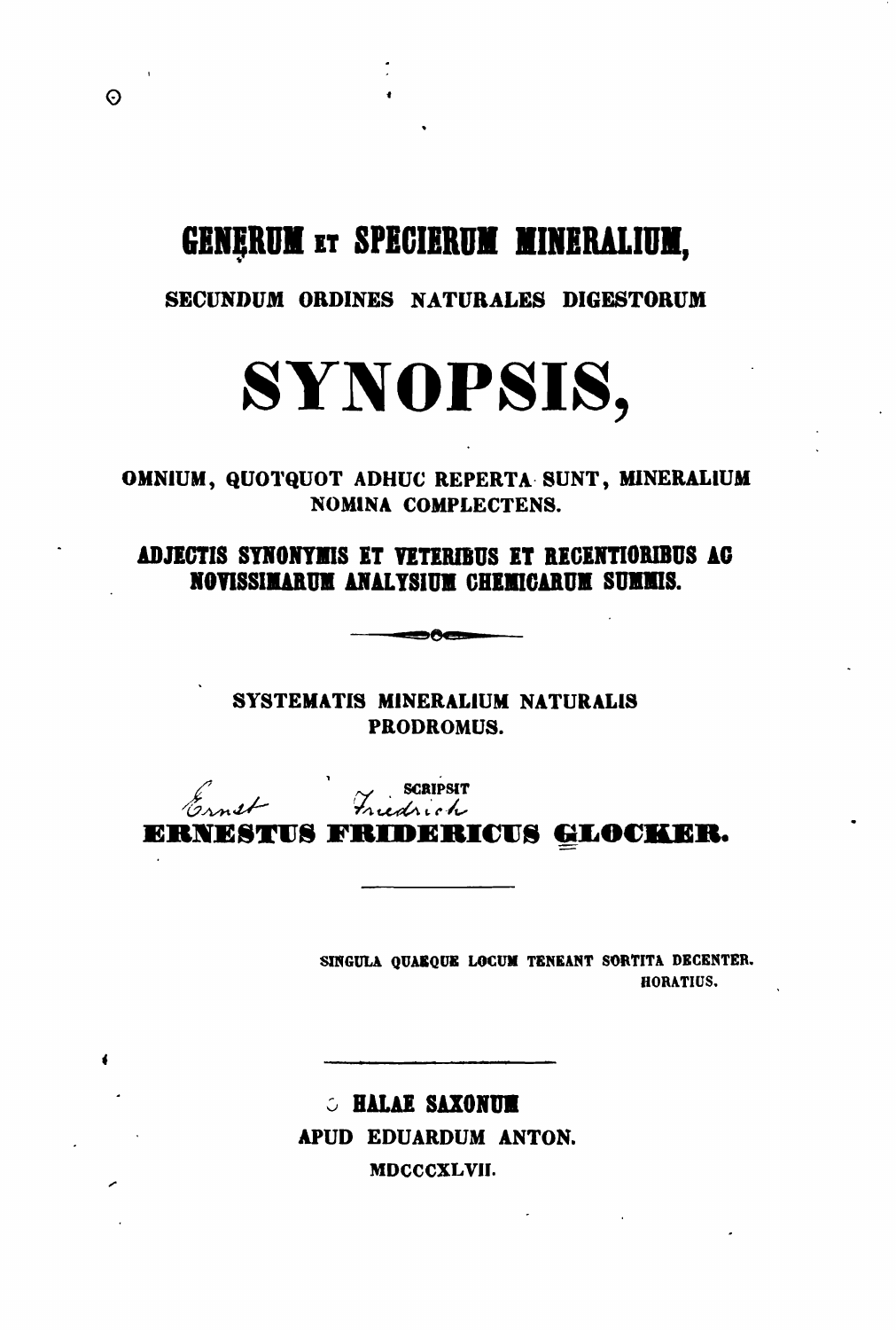Fortasse Hydromagnesites silicifer habendus est.

#### (Ganlussit.) 36. Gaylussites.

Gaylussites Meridensis. **Spec. 1.** 

### Meridensischer Gaylussit.

Gaylussit; Boussingault. Natrocalcit; Weiss. Hemiprismatisches Kuphonhaloid: M.

#### (Oralocalcit.) 37. Oxalocalcites.

## Spec. 1. Oxalocalcites cryptogenes.

Kryptogener Oxalocalcit.

Natürlicher sauerkleesaurer Kalk. Native Oxalate of Lime; Brooke.

Crystalli hujus speciei auctore Millero exigui, prismata plagiorhombica angul.  $= 100^{\circ} 36'$ , plerumque didyma; pond. sp. = 1,833; colore albido, splendore adamantino. Compositio chem. auctore Sandallio: calcaria cum acido oxalico et aqua. Brookius hos crystallos calcitae vulgari lamelloso, cujus locus natalis obscurus est, innatos vi-(Lond. and Edinb. philos. Mag., 3 Ser., Vol. dit. XVI. 1840. p. 449 sq.)

# Ordo XVIII. HYDROLYTI.

# Hydrolyte.

(Sales et Acida. Salze et Säuren.)

#### L. HYDROLYTI AMETALLI.

Unmetallische Hndrolnte.

(Alkali- et Erdensalze.)

#### A. HYDROLYTI AMETALLI BARYSULPHATICI.

Parysulphatische unmetallische Hydrolyte. (Schwerere unmetallische Schwefelsalze.) (Pond. sp.  $= 2,6 - 2,8$ , Löweitae 2,37.)

1. Polyhalites. (Polyhalit.)

Spec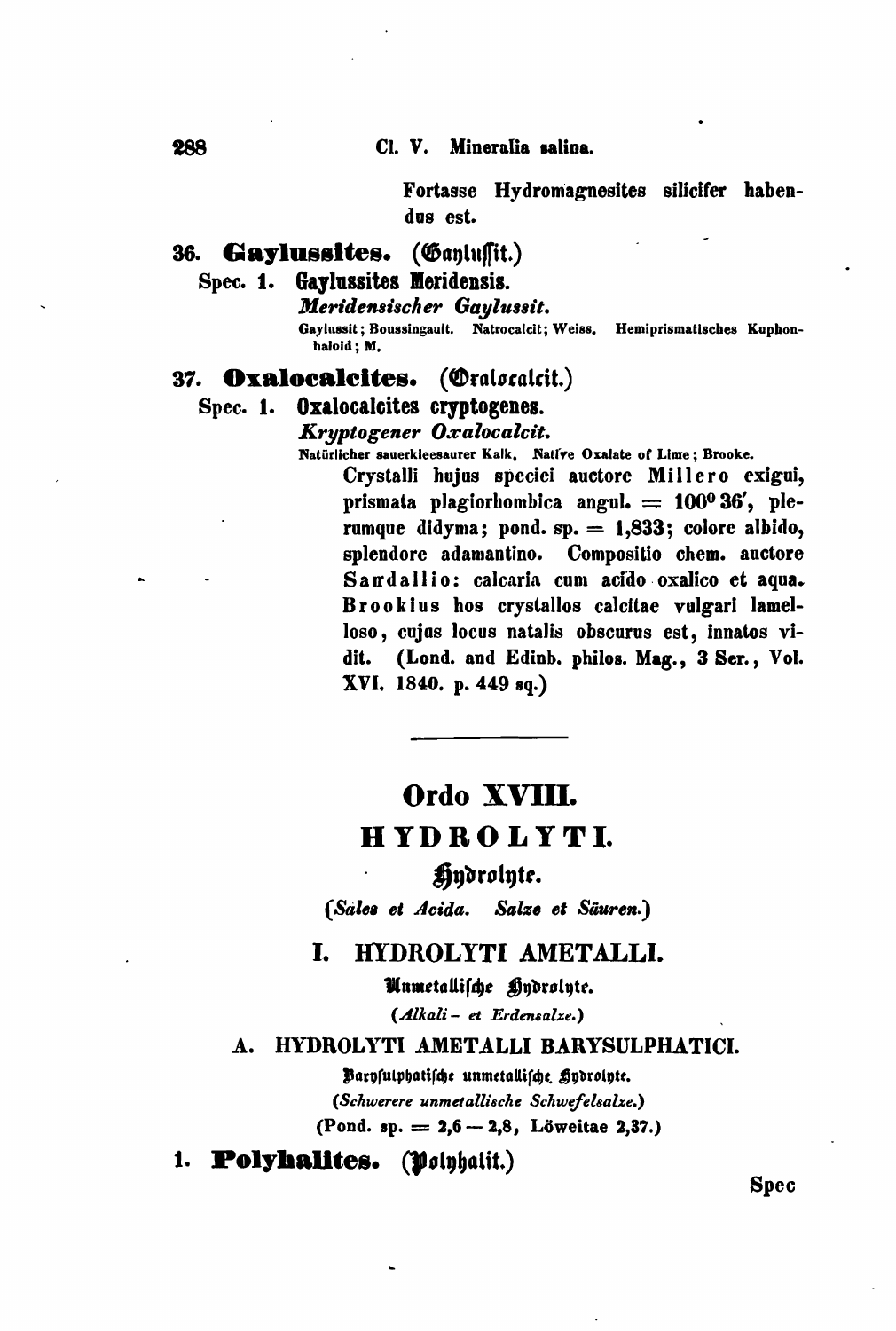### Spec. 1. Polyhalites oligohydrus.

Oligohudrischer Polukalit.

Polyhalit; Stromeyer, Prismatisches Brithynsaiz; M.

- Var. 1. P. ol. ravidus. (Röthlichgrauer ol. P.)
- Var. 2. P. ol. rutilus. (Hellrother ol. P.)
	- Compositio ch. Polyhalitae oligohydri rutili Ausseensis Styriae auctore Rammelsbergio haec est: 45.43 cent. calcariae cum acido sulphurico. 28.10 kalii cum acido sulphurico, 20,59 magnesiae cum ac. sulph., 0.11 natri cum chloro. 0.33 oxvdi ferri. 5,24 aquae, 0,20 terrae siliceae. (Rammelsb. Repert., H. II. 1845. p. 115. Poggend. Ann., Vol. LXVIII. 1846. p.  $512.$
- Blödites. (Blödit; John.) Auctore Hai-Appendix. dingero ex pluribus sulphatis mechanice mixtus est. (Haid. Bericht üb. d. Mineraliensamml. d. k. k. Hofkammer etc. 1843. p. 11.)

#### 2. Glauberites. (Glauberit.)<sup>•</sup>

#### Spec. 1. Glanberites entomns.

### Eutomer Glauberit.

Glauberit; Brongniart, Hemiprismatisches Brithynsalz; M. Brongniartin; v. Leonhard. Anhydrisches Brithynsulphat; Br.

- $\boldsymbol{Var}$ , 1. Gl. eut. plinthochromus. (Ziegelrother eut. Gl.)
- Var. 2. Gl. e. luteus. (Graulichgelber e. Gl.)
- (Hellgrauer e. Gl.)  $\boldsymbol{Var.}$  3. Gl. e. ravidus.
- $(W$ eisser e.  $GL$  $\boldsymbol{Var.}$  4. Gl. e. albidus.

### 3. Löweites. (Löweit.)

## Spec. 1. Loweites austriacus.

Oesterreichischer Löweit.

Löwait: Haid.

Auctore Haidingero atypotus, structura crystallina indistincta axotoma et duorum prismatum quadraticorum planis lateralibus aeque ac singulis planis octaedri quadratici, cujus angulus terminalis  $= 111^{\circ}44'$ , parallela; fractura conchata, pond. sp. = 2,376, colore melleo ac fulvo; in aère persistens, sapore subsalino et paululum adstringente. Auctore Theodoro Karafiat compositus ex

Glocker, Synopsis.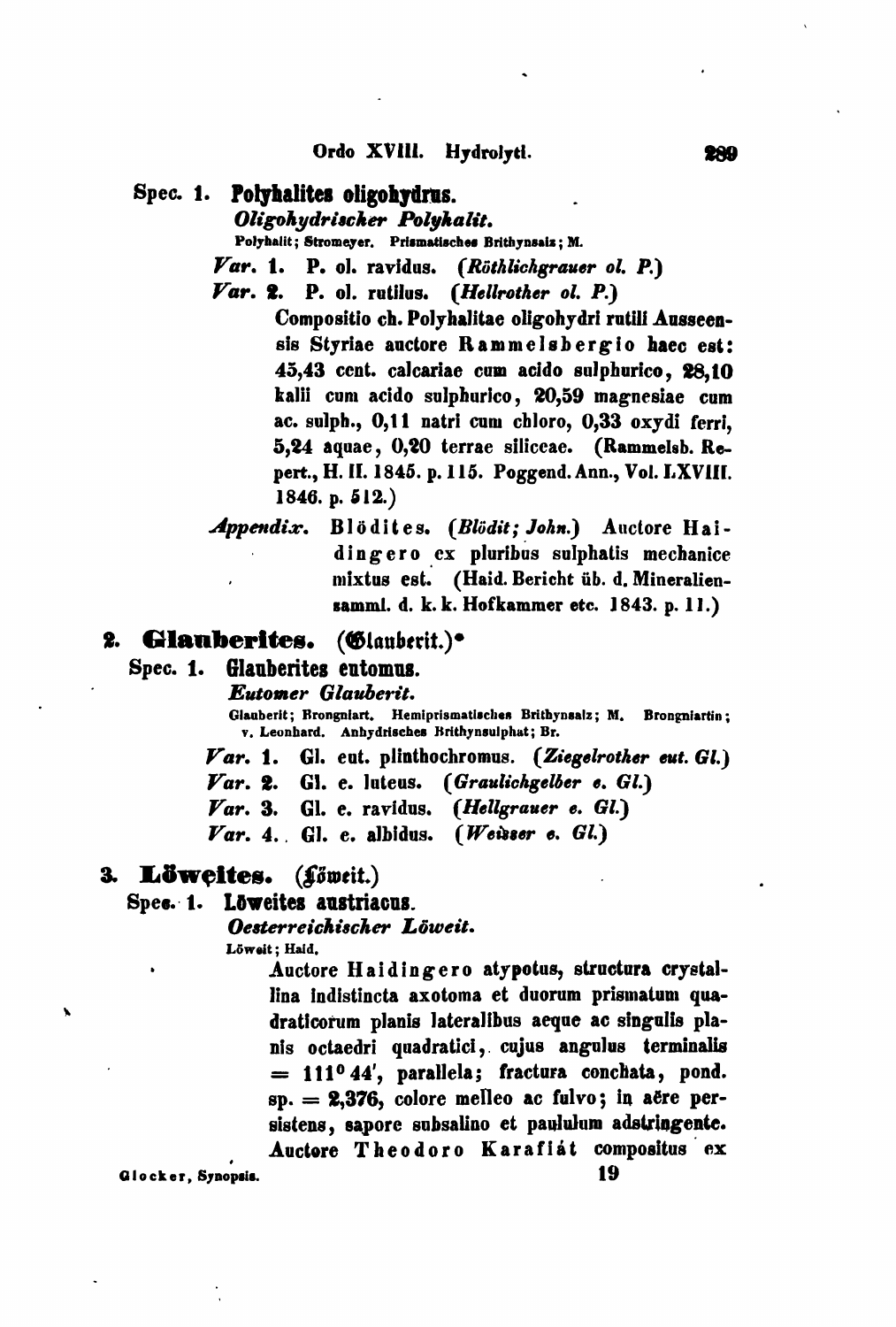19,12 c. natri, 12,88 magnesiae, 52,57 acidi sulphurici, 14,56 aquae, 0,67 oxydi ferri et terrae argillaceae cum minutissima mangani particula. smg Si + 3Na Si + 8H. Cum Anhydrite eutomo lamelloso granuloso connatus; in monte Ischlensi prope Perneck in Austria superiore repertus. (Abhandl. d. k. böhm. Gesellsch. d. Wiss., Ser. 5., Vol. IV., 1847. p.  $663$  sqq.)

# 4. Thenardites. (Chenardit.)

# Spec. 1. Thenardites Espartinensis.

Espartinensischer Thenardit. Thenardit; Casaseca. Natronsulphat et Oxychylum natronicum; Br.

5. Arcanites.\*) (Kalifalz s. Arcanit.)

# Spec. 1. Arcanites pyrogenes.\*\*)

Purogenes Kalisalz.

Schwefelsaures Kali; W. Schwefelkalisals. Prismatisches Pikrochylinsalz; M. Oxychylum kalicum; Br. Arcanit; Haid. (Arcanum duplicatum.) Duplicatsalz; Wenzel, Kalisulphat; Naum. Potasse sulfatée; H. Aphthalose: Beud. Tatre vitriole. Aphthitalite; Shepard. Suifate of Potasse; Phill.

#### HYDROLYTI CHLORATICI. **B.**

Chloratifche Hydrolyte.

(Chlorsalze.)

 $($ Pond. sp.  $= 4.5 - 3.2.$ 

# 6. Halites. \*\*\*) (Steinfalz.)

Spec. 1. Halites vulgaris. (H. coquinarius.)

Gemeines Steinsalz. (Kochsalz.)

Natürliches Kochsalz; W. Hexaedrisches Steinsalz; M. Natronhalat et Sal montanus; Br. Bergsalz. Chlornatrium. Salzsauses Natrum. Sal gemmae. Olim Sal et Salz xar'  $\frac{2}{3}$  oynuminatus. Soude muriatee; H. Salmare; Beud. Chlorure de Sodium. Sei commun. Sel gemme; Necker Muriate of Soda; Phill. "Alc. Sal, ex parte; Plin. Muria.

Var. 1. H. v. lamellosus. (Blütteriges gem. St.)

\*) Praeferrem nomen Aphthitites (a graeca voce  $\partial \varphi \partial x \circ \sigma$ , qui non per-<br>ditur, in aëre non mutatur), quia sal supra dictum in aëre perstat, nisi<br>ab Haidingero nomen Arcanites propositum esset, quod, licet ad na-<br>turam mistico desumtum, tamen melius sonat.

\*\*) Sic cognominatus, quia non nisi in lapidibus vulcaniis reperitur.

\*\*\*) Nemen formatum ex graeco vocabulo &is, que sal culinaris significabatur.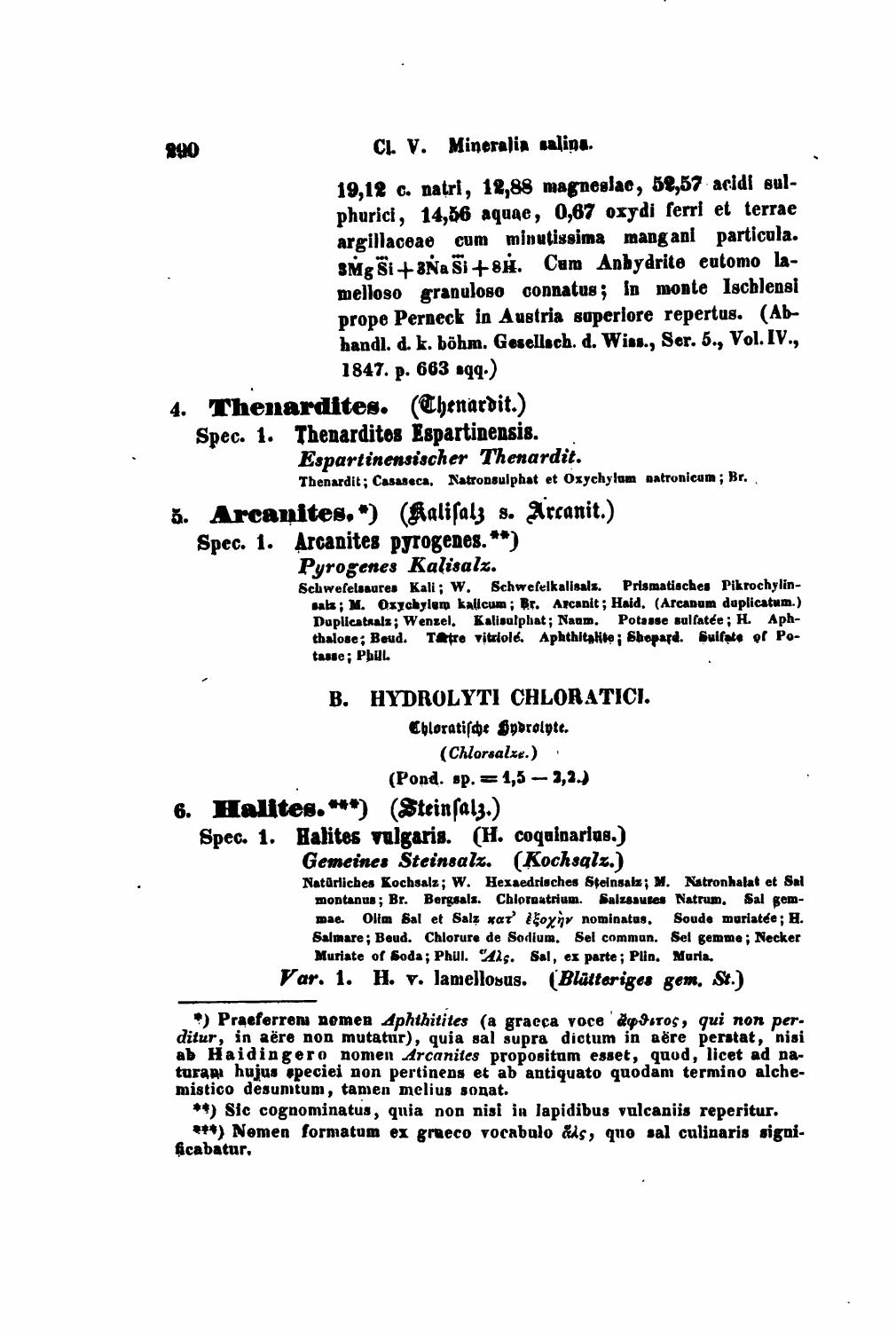- a. Limpidus et albus. (Wasserhelles et weisses.) (Knistersalz, Seesalz.)
- b. Ravus. (Graues.)
- c. Ruber. (Rothes.)

In Halite vulgari lamelloso rubro Cordonensi Hispaniae aliorumque locorum auctoribus Marcelo de Serres et Joly magna rutilorum infusoriorum, praecipue Monadum et Bacillariarum copia innata reperitur, unde Halites ille colorem suum traxit. (Poggend. Ann., Ergänzung, Vol. I. P. 3. 1840. p. 525.)

- d. Violaceus. (Violblaues.)
- II. v. radiatus et fibrosus. (Strahlig-faseriges  $\boldsymbol{\mathit{Var.}}$  2. g. St.)
	- Spack. Salzspath.

# 7. \* **Martinsites.** (*filortinfit.*)

# Spec. 1. Martinsites Stassfurthensis.

Stassfurthischer Martinsit. Martinsit; Karsten.

> In Halite vulgari prope Stassfurth nuper repertus; auctore Karsteno ex 90,98 c. natrii cum chloro et 9,02 magnesiae cum acido phosphorico compositus. (Erdm. Journ., Vol. XXXVI. 1845. p. 127. Karsten, Lehrb. d. Salinenkunde, Vol. I. Berl. 1846. p. 194.)

# 8. \*Sylviites.\*)  $(Sn|init.)$

#### Spec. 1. Sylviites microcrystallus.

Mikrocrystallischer Sylviit.

Saizsaures Kali. Chlorkalium. Kaliumchlorür. Digestivsalz; Sylvius. Sel digestif. Muriate de Potasse. Chlorure de Potassium. Sylvine; Beud. Muriate of Potash.

Crystalli minutissimi cubici hujus speciei in lava Vesuvil reperti sunt.

#### 9. Salmiacum. (Salmiak.)

# Spec. 1. Salmiacum volatile. Flüchtiger Salmiak.

<sup>\*)</sup> Nomen ex nomine proprio Sylvii formatum.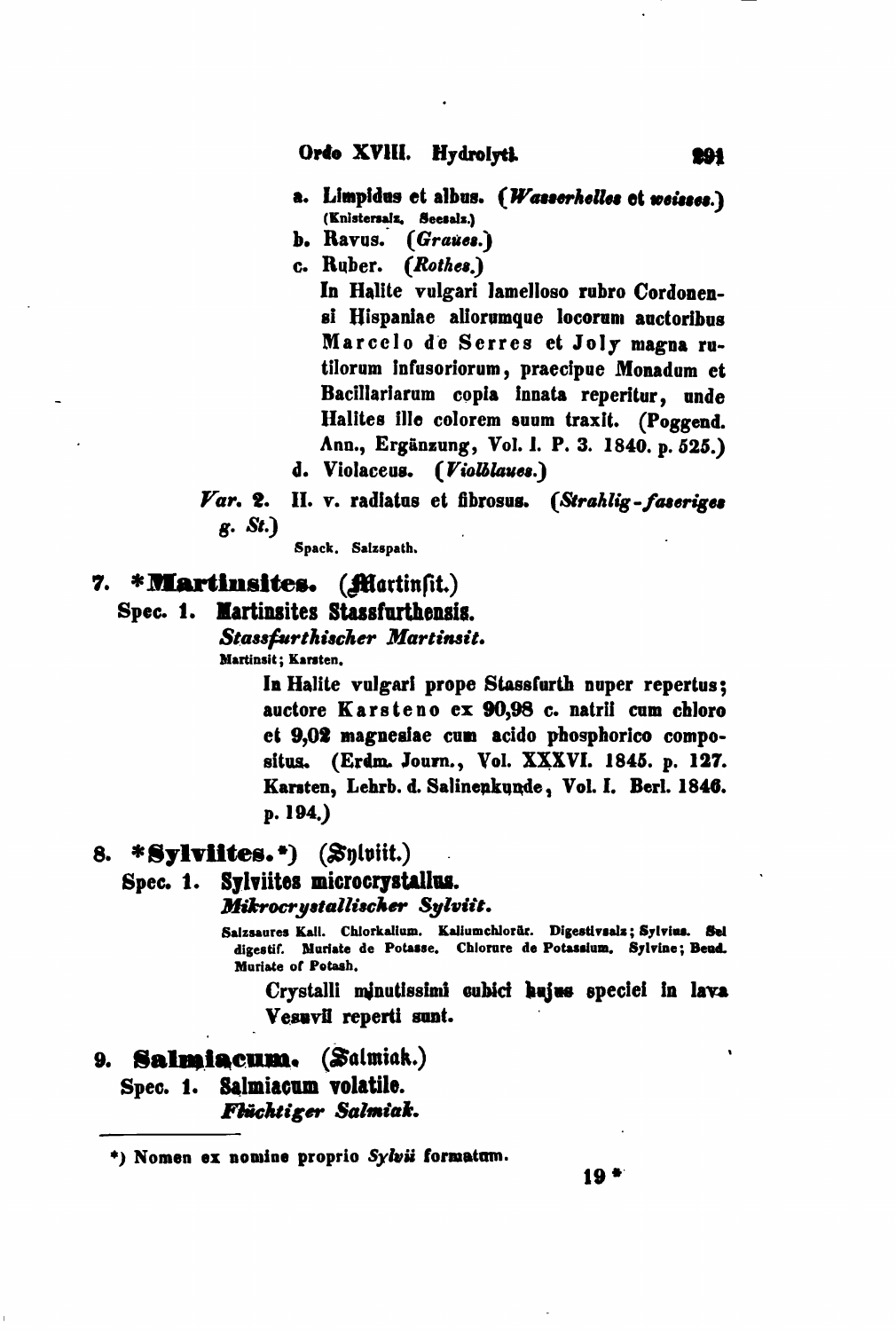Cl. V. Mineralia salina.

'Natürlicher Salmiak ; W. Oktaedrisches Ammoniaksalz; M. Ammonhalat et Ammoniacites; Br. Sal ammoniacum. Ammoniaque muriatée; H. Sel ammoniac. Sel volatile. Muriate of Ammonia: Phillips.

#### $\boldsymbol{Var.}$  1. S. v. microcrystallum. (Mikrocrystallischer fl. S.)

- a. Albidum.  $(Weisser.)$
- b. Ravidum. (Grauer.)
- c. Flavum. (Gelber.)
- S. v. floccosum. (Flockiger fl. S.)  $\boldsymbol{Var.}$  2.
- Var. 3. S. v. stalactiticum et botryoides. (Stalaktitischer et traubiger  $f. S.)$

 $Var.$  4. S. v. pulvereum. (Erdartiger A. S.)

#### $\mathbf{c}$ HYDROLYTI NITRATICI.

Witratifche Hydrolyte.

(Salpetersalze.)

(Pond. spec.  $= 1.9 - 2.1.$ )

# 10. **Nitronatrites.** (Unitronatrit s. Unatrumfalpeter.) Spec. 1. Nitronatrites entomns.

**Eutomer Nitronatrit.** 

Cubischer Salpeter. Chilesalpeter. Rhomboedrisches Nitrumsalz; M. Natronnitrat et Zootinsalz; Br. Nitratin; Haid. Salpetersaures Natrum. Soude nitratée; H. Nitrate de Soude; Beud. Nitre cubique. Nitrate of Soda: Phill.

Auctore Lemberto Nitronatritae eutomo jodium immixtum est. (Erdm. Journ., Vol. XXX. 1843. p.  $345$  sq.)

### 11. Nitrum. (Salpeter s. Kalifalpeter.) Spec. 1. Nitrum dystomum.

### Dystomer Salpeter.

Natürlicher Salpeter; W. Salpeter; Hausm. Prismatisches Nitrumsalz; M. Kalinitrat et Nitrum kalicum; Br. Potasse nitratée; H. Nitrate de po-<br>tasse. Salpêtre; Beud. Nitre. Nitrate of Potash; Phill. Nitrem; Plin.

Var. 1. N. d. trichoides et fibrosum. (Haarförmiger et faseriger d. S.)

Var. 2. N. d. floccosum. (Flockiger d. S.)

Var. 3. N. d. granulosum. (Feinkörniger d. S.)

 $\boldsymbol{Var}.$  4. N. d. farinosum. (Mehlartiger d. S.)

# 12. \*Nitrocalcites. (Uitrocalcit s. Kalkfalpeter.) Spec. 1. Nitrocalcites vulgaris.

Gemeiner Nitrocalcit.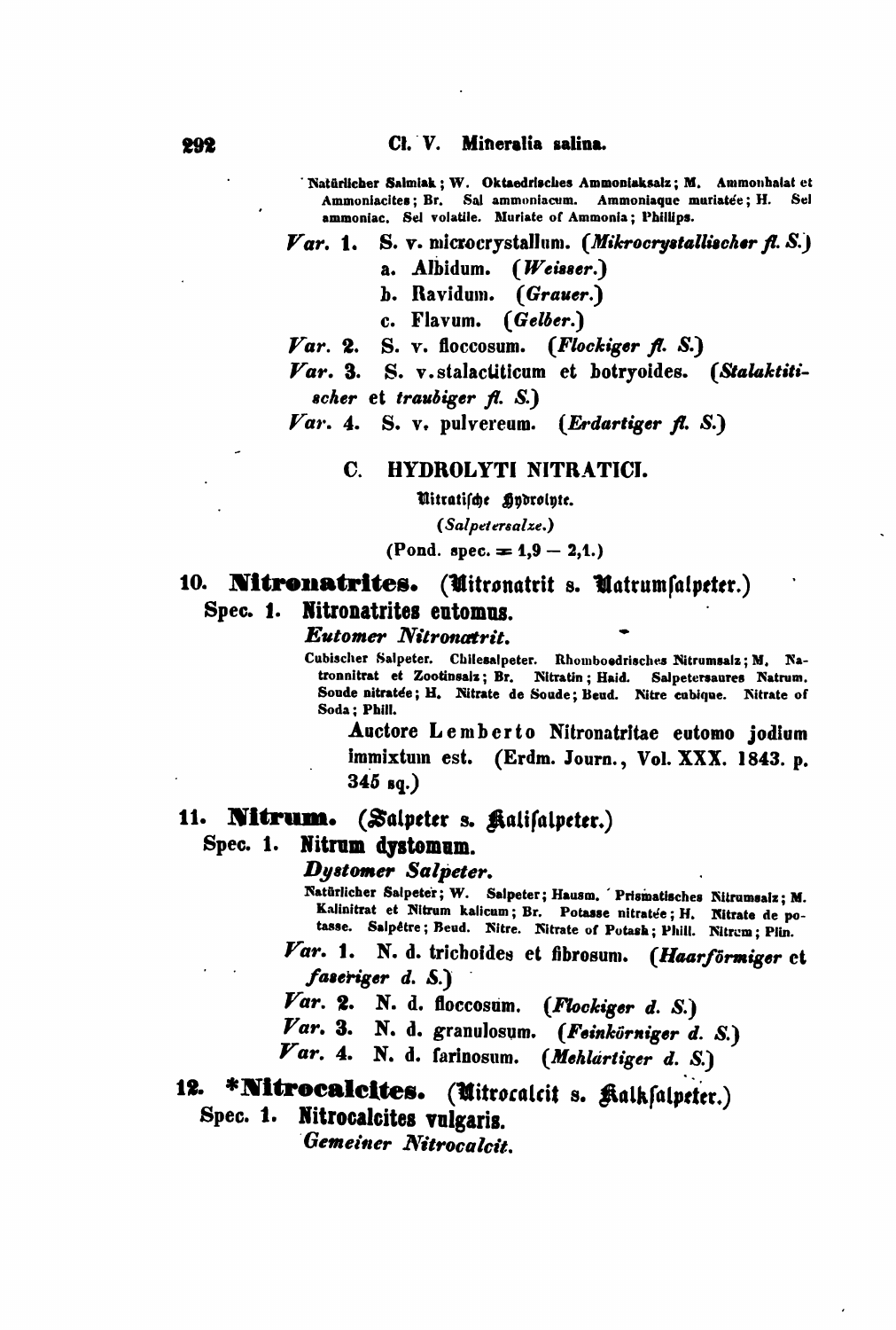Kalksalpeter. Mauersalpeter. Nitrocalcit; Shepard. Salpetersaurer Kalk. Tenellum; Br. Nitrate de chaux; Beud. Nitre calcaire. Nitrate of Lime; Dana.

Appendix. Nitromagnesites. *(Talksalpeter.*  $N$ :tromagnesit; Shepard. Nitre de Magnésie: Beud.)

### D. HYDROLYTI BORATICI.

Voratifche **Sodrointe**. (Boraxsalz et Boraxsäure.) (Pond. sp.  $= 1.4 - 1.8$ .)

#### 13. Sassolinus. (Borarfäure s, Saffolin.)

#### Sassolinus sqamosus.  $Spec. 1.$

### Schuppige Boraxsäure.

Boraxsäure; Stromeyer. Natürliche Borsäure. Sassolin; Reuss. Sedativsalz. Prismatische Boraxsäure: M. Acide boracique: H. Acide horique hydraté, Sassoline; Beud. Native Boracique Acide: Phill.

Sassolinus squamosus Toscanensis, multis salibus sulphatis permixtus, auctore Wittsteinio his partibus continetur: 76,494 c. acidi boracis cum aqua, 1,322 acidi sulphurici (cum acido bor. conjuncti), 0,298 ammonii cam chloro, 1,2 terrae siliceae, 8,508 ammonii cum acido sulphurico. 2.632 magnesiae cum ac. sulphurico, 1,018 calcariae cum ac. sulph., 0,917 natri cum ac. sulph., 0,369 kalii cum ac. sulph., 0,320 terrae argillaceae cum ac. sulph., 0,365 oxydi ferri cum ac. sulph., 6,557 aquae. (Wöhler u. Lieb. Ann. d. Ch., Vol. XXXVI. 1840. p. 205.)

# 14. Borax. (Borar.)

### Spec. 1. Borax dystomus.

**Dystomer Borax.** 

Borax plurimorum, Tinkal; Reuss. Prismatisches Boraxsalz; M. Natronischer Tinkal; Br. Boraxsaures Natrum. Soude boratée; H. Borate de Soude. Borate of Soda; Phill. Borax nativus. Swaga Tibetanorum.

 $(W$ eisser d.  $B.$ )  $\boldsymbol{Var.}$  1. B. d. albidus.

B. d. ravidus. (Grauer d. B.)  $\boldsymbol{Var.}$  2.

Hayesites. (Hayesit. Hayesenite; Dufre-Appendix. nov.) Crystallinus, globulosus, excentricefibrosus, mollissimus, lenis, flavidus; au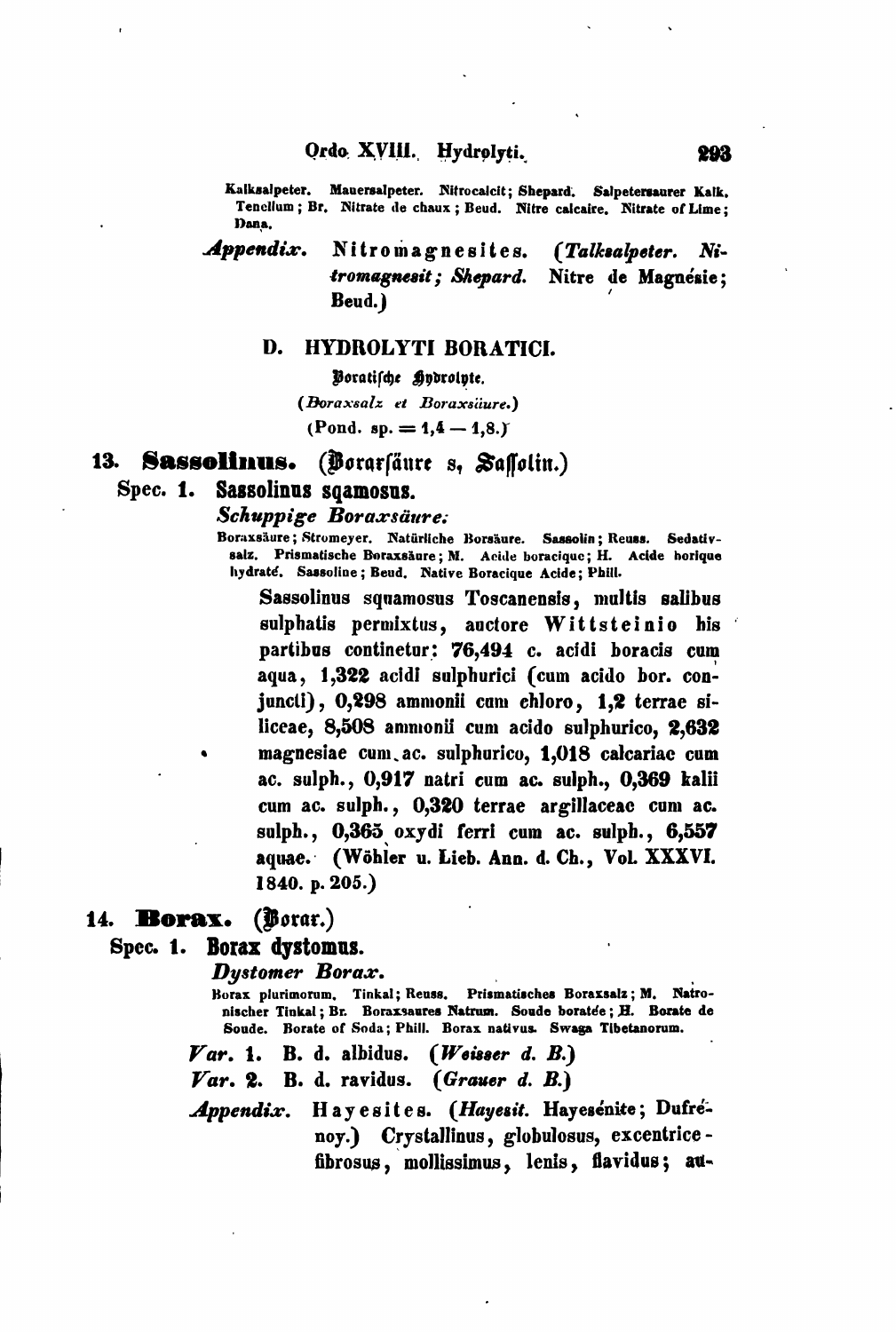ctore Hayesio ex 46,111 c. acidi boracis, 18.889 calcariae et 35,0 aquae compositus. CaBo<sup>2</sup>+6H. In provincia peruviana Tarapaca repertus. (Dufrénoy, Traité de Min., T. III. 1847. p. 764.) Num Hydrolytis recte adnumerandus sit, quaeritur.

### E. HYDROLYTI CARBONATICI.

Carbonatische Hydrolyte.

(Carbonsalze.)

(Pond. sp. =  $1,4 - 2,2.$ )

# 15. Trona. (Trona.)

Spec. 1. Trona aphthitum.") Luftbeständiges Trona.

> Trona; Klaproth. Urao ex parte. Strahliges Natrum. Prismatoidisches Tronasaiz; M. Natronsesquicarbonat. Sesquicarbonate de soude. Urao; Bend.

# 16. Hydronatrites.\*\*) (Uatrumfalz s. flydronatrit.)

# Spec. 1. Hydronatrites aërolytus.

Zerfallendes Natrumsalz.

Natürliches Mineralalkali; W. Soda; Hausm. Natron; Naum. Hemiprismatisches Natrumsalz; M. Efflorcarbonat s. Efflorescites natronicus; Br. Kohlensaures Natrum ex parte. Soude carbonatée; H. Souscarbonate de soude. Corbonate of Soda; Phill. Szekso in lingua hungarica.

Var. 1. H. a. trichoides. (Haarförmiges z. N.)

Var. 2. H. a. radiatus et fibrosus. (Strahlig-faseriges *z. N.*)

 $\boldsymbol{Var.}$  3. H. a. floccosus. (Flockiges z. N.)

Var. 4. H. a. farinosus. (Meklartiges z. N.)

## 17. Thermonatrites. (Chermonatrit.)

#### Thermonatrites dystomus. Spec. 1.

Dystomer Thermonatrit.

Prismatisches Natrumsalz; M. Thermonatrit; Haid. Natroncarbonat et Urao; Be. Kohlemeares Natrum ex parte. Urao ex parte.

<sup>\*)</sup> I. e. in aere non mutatus, non dilabens.

<sup>\*\*)</sup> Nomen hujus generis significat, maximam aquae copiam (62,7 c.) cum natro carbonico in eo mixtam esse.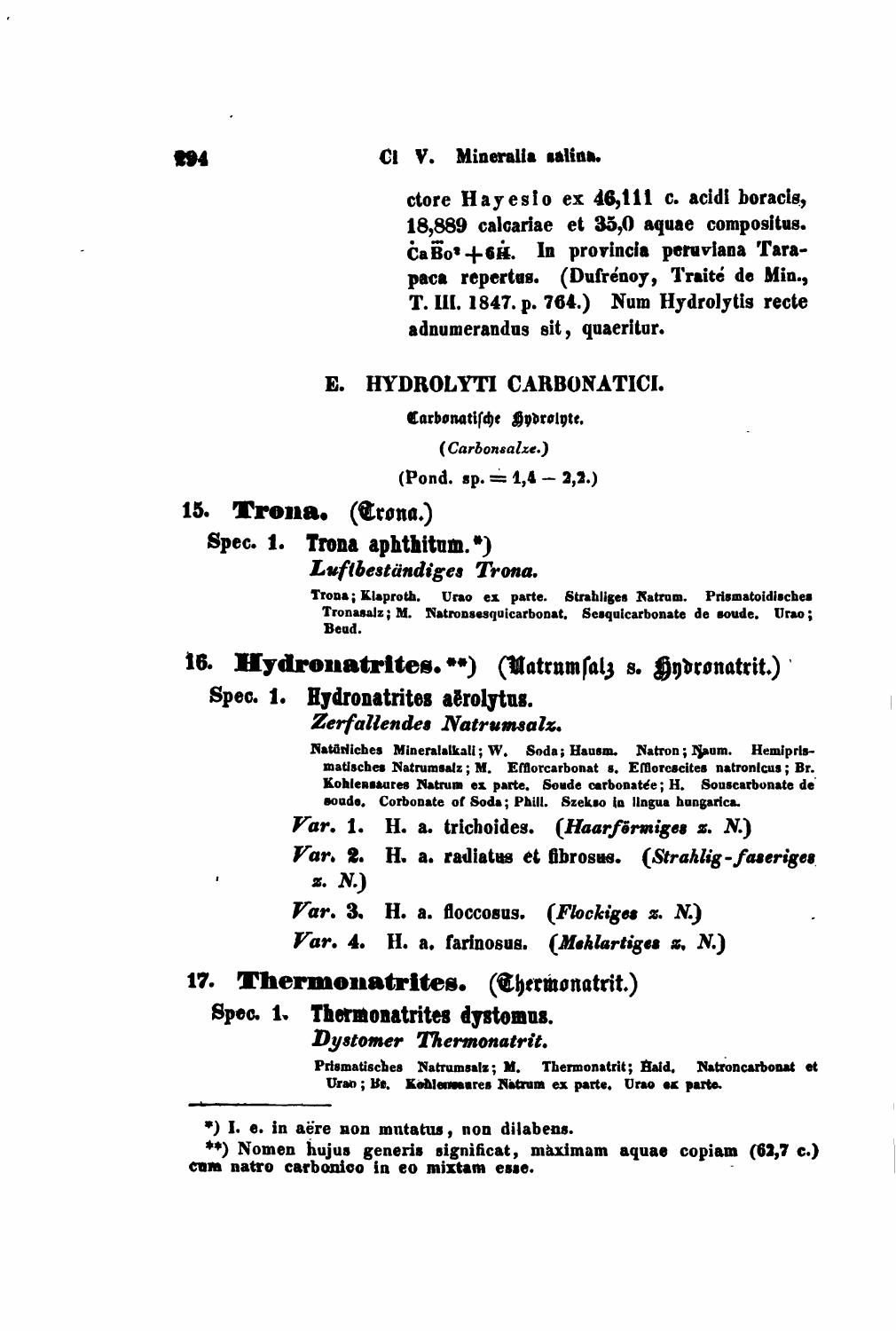#### F. HYDROLYTI AMETALLI CUPHOSULPHATICI.

Kuphosulphatische unmetallische Sydrolyte.

(Leichtere unmetallische Schwefelsalze.)

(Pond.  $sp. = 1, 4 - 1, 9.$ )

### AA. HYDROLYTI AMETALLI CUPHOSULPHATICI ALCALINI.

Alkalinische kuphosulphatische unmetallische Approinte.

(Alkalinische leichtere unmet. Schwefelsalze.)

(Pond.  $sp. = 4, 4 - 1, 8$ .)

### 18. **Mascagninus.** (Mascagnin.)

# Spec. 1. Mascagninus vulcanius.

### Vulcanischer Mascagnin.

Mascagnin; Karsten. Prismatisches Ammoniaksalz; M. Oxychylum ammoniacum; Br. Schwefelsaures Ammonium. Ammoniaque sulfatée; H. Sul· phate of Ammonia; Phill.

M. v. stalactiticus. (Stalaktitischer v. M.) *Var.* 1.

a. Albidus. (Weisser.)

b. Flavidus. (Gelber.)

Var. 2. M. v. farinosus. (Mehlartiger v. M.)

# 19. Teratonatrites. (Glauberfalz s. Teratonatrit.) Spec. 1. Teratonatrites aërolytus.

Zerfallendes Glaubersalz.

Natürliches Glaubersalz; W. Wundersalz; Glauber. Sal mirabile Glaubert. Prismatisches Glaubersalz; M. Glauberansulphat; Br. Mirabilit; Haid. Schwefelsaures Natrum. Soude sulfatée; H. Exanthalose; Beud. Sulphate of Soda; Phill. Glauber Salt.

Var. 1. T. a. trichoides. (Haarförmiges z. Gl.)  $\boldsymbol{Var}$ , 2. T. a. granulosus. (Feinkörniges z. GL) T. a. fibrosus. (Faseriges z. Gl.)  $\boldsymbol{\mathit{Var}}$ . 3.  $Var. 4.$  T. a. farinosus. (Mehlartiges z. Gl.) Appendix. Reussinus. (Reussin; Karsten.)

# 20. Epsomites. (Bitterfalz s. Epfomit.)

### Spec. 1. Epsomites polyhydrus.

Polyhydrisches Bittersalz.

Natürliches Bittersalz; W. Prismatisches Bittersalz; M. Magnesisches Pyrophansulphat et "Pyrophanus" [?] magnesius; Br. Epsomsalz; Epsomit Saliter. Haarsalz, Haarvitriol ex parte. Magnésie sulfatée; H. Sulfate de magnésie. Epsomite; Beud. Sel d'Epsom. Sel amer. Sulphate of Magnesia; Phill.

 $\boldsymbol{Var}.$  1. E. p. vulgaris. (Gemeines pol. B.)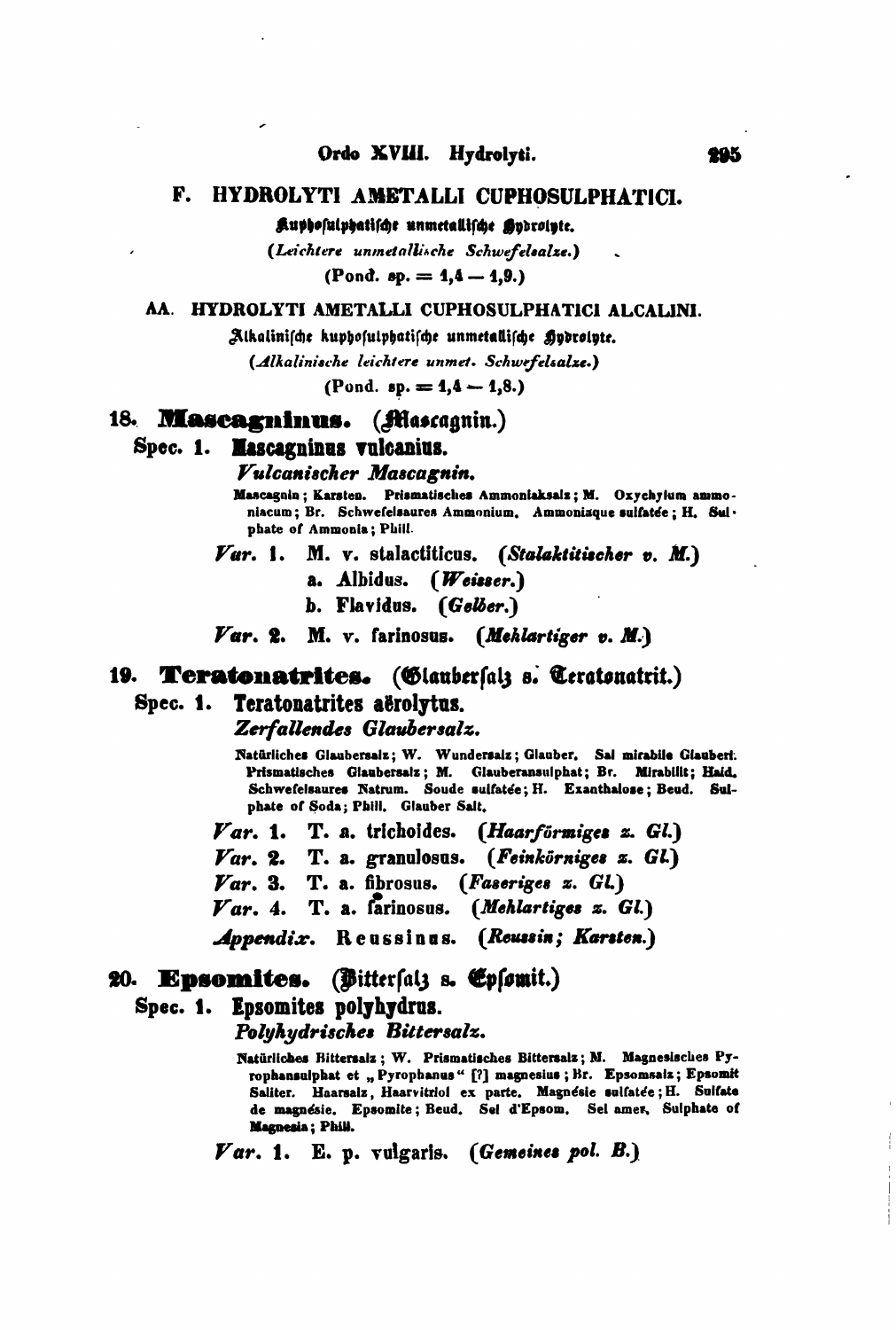Cl. V. Mineralia salina.

- a. E. p. v. trichoides et fibrosus. (Haarförmiges et faseriges  $g. p. B.$ Haarsalz.
- b. E. p. v. floccosus. (*Flockiges g. p. B.*)
- c. E. p. v. granulosus. (Feinkörniges  $g$ . p. B.)
- d. E. p. v. farinosus. (Mehlartiges g. p. B.)

Epsomites polyhydrus vulgaris Fitouensis ex provincia gallica de l'Aude auctore Bouisio has partes chemicas continet: 17.31 c. magnesiae. 34,37 acidi sulphurici, 48,32 aquae. (Revue scientif. et industrielle, Tom. XIV. p. 300.) Epsomites p. vulgaris, qui Calcitae vulgari solido (?) innatus ad ripam Kubani in regione circa arcem Tjemnoless sita repertus est, auctore de Osersky: 15.97 c. magnesiae, 0,46 natri, 32,46 acidi sulphurici, 50,59 aquae. (Verhandl. d. russ. k. min. Gesellsch. in St. Petersb., J. 1843. p. 92.)

- $\boldsymbol{Var.}$  2. E. p. manganifer. (Manganisches pol. B.) Manganbittersalz,
- $\boldsymbol{Var.}$  3. E. p. cobaltifer. (Kobaltisches pol. B.) Kobaltbittersalz, Rosenrothes Bittersalz. (Perperam Kobaltvitriol von Neusohl nominatus.)
- Astracanites. (Astrakanit; G. Rose. Sal  $\boldsymbol{Appendix.}$ catharticum Astrachanense.) Ex magnesia. natro, acido sulphurico et aqua compositus.

### BB. HYDROLYTI AMETALLI CUPHOSULPHATICI ALUMINOSI.

Aluminische kuphosulphatische unmetallische Hydrolyte.

(Alaunartige leichtere unmet. Schwefelsalze. • Thonschwefelsalze. Alaunsalze.) (Pond. sp.  $= 1,6 - 1,9.$ )

# 21. Alumen. (Alann.)

**Spec. 1.** Alumen kalinum.

Kalinischer Alaun.

Kalialaun. Natürlicher Alaun; W. Oktaedrisches Alaunsalz ex parte; M. Kalisches Alaunsulphat; Br. Alumine sulfatée alcaline; H. Alun; Beud. Alum; Phill. Alumen nativum; Wallerius. (Στυπτηρία, Stypteria (?) et Alumen (?) veterum, \*))

<sup>\*)</sup> Stypteria s. Alumen veterum erat sal quoddam sapore adstringente insignis. Nomina illa autem ad nostrum Alumen referenda esse, non pro rato haberi potest, et a Beckmanno negatus.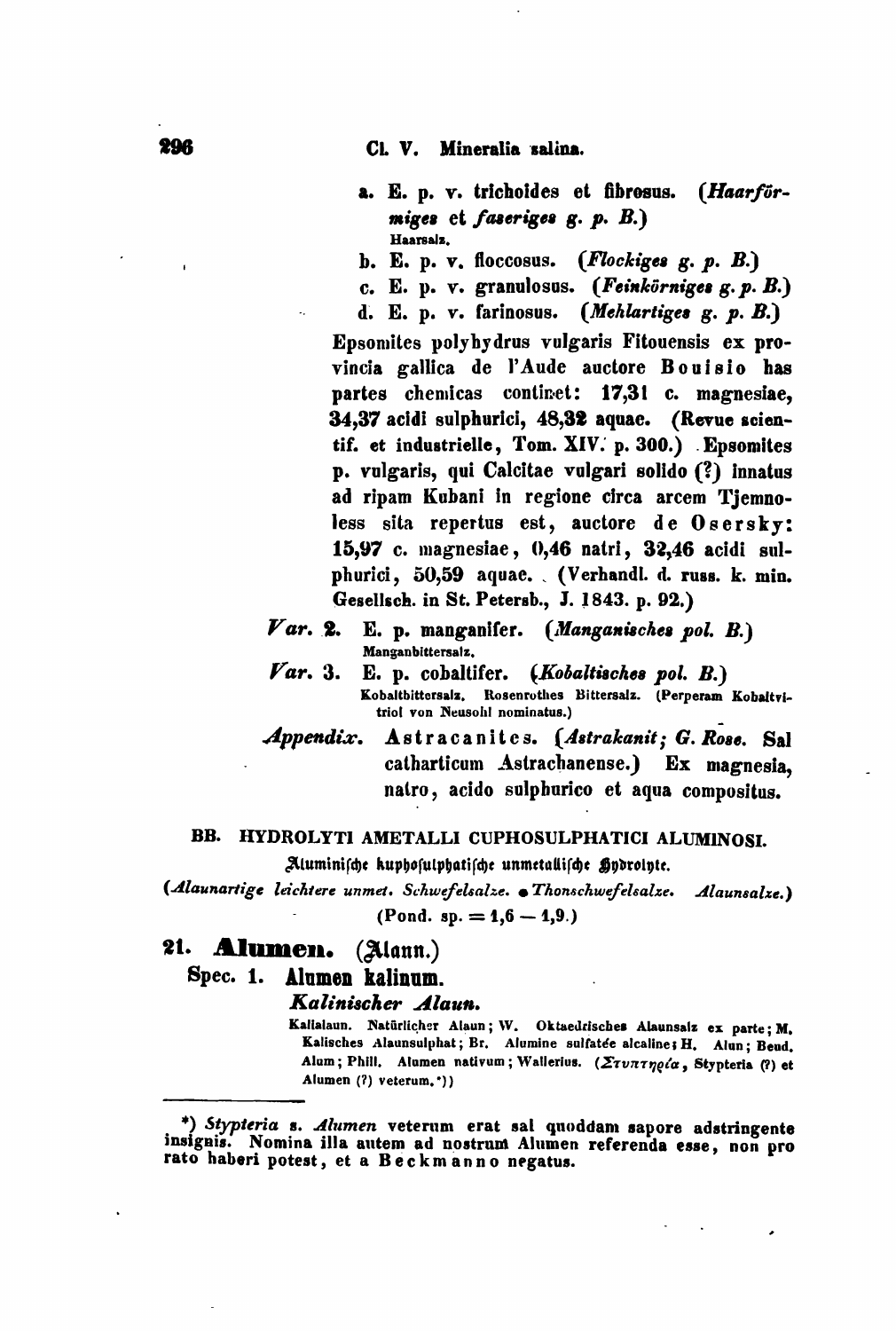- Var. 1. Al. k. trichoides et fibrosum. (Haarförmiger et faseriger  $k$ .  $Al.$ 
	- Faseralaun. Federsalz ex parte.
- Var. 2. Al. k. conchatum. (Muschliger k. Al.)
- Var. 3. Al. k. farinosum. (Mehlartiger k. Al.)

### Spec. 2. Alumen natricum.

### Natronischer Alaun.

Natrumalaun. Alun à base de soude; Beud. Soda-Alum; Thoms. et Phill.

- Subsp. 1. Al. n. mioceramicum.\*) (Miokeramischer n. Al.) Fibrosum; pond. sp.  $= 1.8$ ; 12 cent. terrac argillaceae immixtas continens. Laplatense.
	- Subsp. 2. Al. n. plioceramicum. \*\*) (Pliokeramischer n. Al.) Thonsubsesquisulphat, Subsesquisulphate of Alumina; Thoms.

Fibrosum; pond.  $sp. = 1.58$ ; auctore Thomsone ex 22,55 c. terrae argillaceae, 6,5 natri cum acido sulphurico, 32,95 acidi sulphurici et 39.2 aquae compositum. Peruvianum. (Erdm. Journ., Vol. XXXI. 1844. p. 498 sq.)

# Spec. 3. Alumen ammoniacum.

### Ammonischer Alaun.

Ammonalaun. Ammoniaksaiz. Oktaedrisches Alaunsaiz ex parte; M. Ammonisches Alaunsulphat; Br. Ammon alun; Beud. Alun ammoniacal. Sulphate of Alumia and Ammonia; Phill,

#### 22. **Stypterites.\*\*\*)** (Stapterit s. Chonalaun.)

#### Spec.  $1.$ Stypterites polyhydrus.

### Polyhydrischer Stypterit.

Thonalaun. Keramohalit s. Keramostypterit. Wasserhaltige neutrale schwefelsaure Thonerde. Natürliche schwefelsaure Thonerde; Herapath. Natürlicher Alaun ex parte. Solfatarit ex parte; Shepard. Federalaun et Haarsalz ex parte. Davyt; Mill. Alunogène; Beud. Sulfate d'alumine. Saldanite: Dufrenoy. Sulphate of Alumina; Phill.

 $\boldsymbol{\mathit{Var}}$ , 1. St. p. trichoides et fibrosus. (Haarförmiger  $et$  faseriger  $p.$  St.)

<sup>\*)</sup> H. e. minori (μείων) terrae argillaceae (xεραμίς) immixtae copia distinctus.

<sup>\*\*)</sup> Majorem ( $\pi\lambda i\omega\nu$ ) terrae argillaceae copiam immixtam habens.

<sup>\*\*\*)</sup> Nomen Stypterites brevitatis causa pro nomine, Ceramostypterites (Keramostypterit) proposui. Nam quum graeca vox Ervaringia oninino sal<br>quoddam aut aluminosum aut vitriolicum sive salium genus adstringente sapore distinctum significet, notio hujus nominis in commodum systema-<br>tis angustioribus limitibus mihi visa est circumscribi posse, ideoque nomen Stypteritae generi supra dicto tribuere placuit.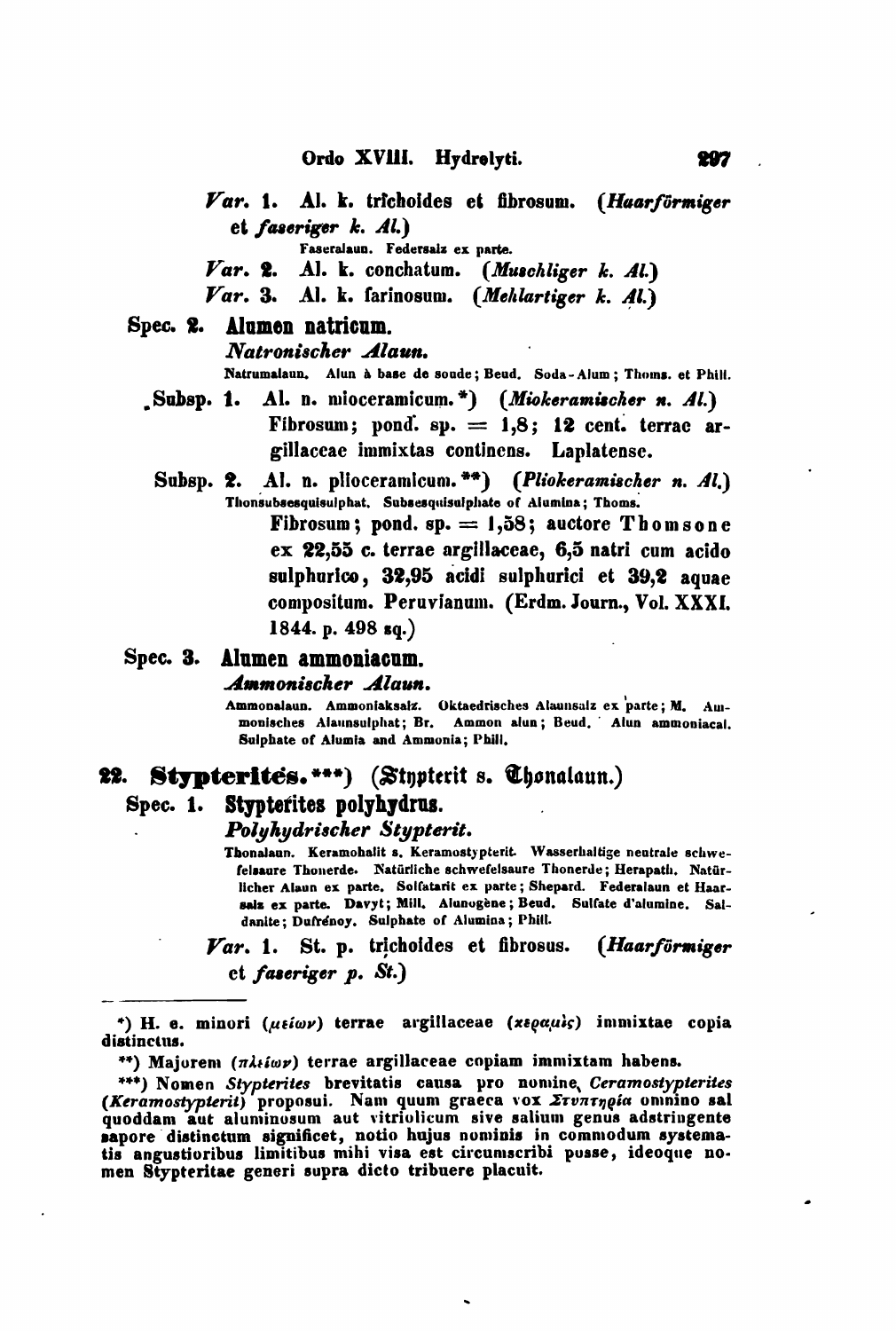Stypterites polyhydrus, sub tenuissimorum crystallorum prismaticorum forma prope Adelaide in nova Walesia australi repertus, auctore Herapatho has partes ch. in se comprehendit: 17.09 c. terrae argillaceae, 35,63 acidi sulphurici, 46,70 acuae. 0.04 oxydi cupri. 0.5 substantiae cujusdam terreae. (Chemical Gazette; 1846. p. 97. 422. (Erdm. Journ., Vol. XL. 1847. p. 234.)

Var. 2. St. p. granulosus. (Feinkörniger p. St.)  $\boldsymbol{Var}$ , 3. St. p. solidus. (Dichter p. St.)

# 23. \*Pickeringites. (Vickeringit s. Talkalaun.)

# Spec. 1. Pickeringites polyhydrus.

Poluhudrischer Pickeringit. Talkthonalaun, Talkalaun, (Magnesischer Keramohalit.)

 $Var. 1. P. p. peruvianus. (Peruanischer p. P.)$ Pickeringit; Hayes.

Ferri et mangani oxydo carens.

Var 2. P. p. elasticus s. manganifer. (Elastischer s. manganhaltiger p. P.)

Federalaun aus Südafrika: Stromever et Hausm.

Oxydi mangani 2,16 cent. immixtas habens.

 $\boldsymbol{Var.}$  3. P. p. ferrifer. (Eisenhaltiger p. P.) Hversalt: Forchhammer.

> Auctore Forchhammero compositus ex 11,22 c. terrac argillaceae, 2,19 magnesiae, 4,57 exyduli ferri, 1,23 oxydi ferri, 35,16 acidi sulphurici, 45,63 aquae. Islandicus. (Erdm. Journ., Vol. XXX. 1843. p. 395.)

> Haec varietas Halotrichitae epigeni maxime affinis est.

# 24. **Halotrichites.** (halotrichit s. Cifenalaun.)

Spec. 1. Halotrichites epigenes.

Epigenetischer Halotrichit.

Eisenalaun. Haarsalz, Federalaun, Federsalz, Haarvitriol ex parte. Halotrichum. Bergbutter, Steinbutter.

 $\boldsymbol{Var}.$  1. H. e. albidus.  $(Weiserep. H.)$ 

 $\boldsymbol{Var}$ . 2. H. e. flavidus. (Gelber ep. H.)

#### Appendix. (Manganoceramosulphites. Apjohnites. Apjohnit. Manganalaun.) Auctore Apjohnio ex sulphato ter-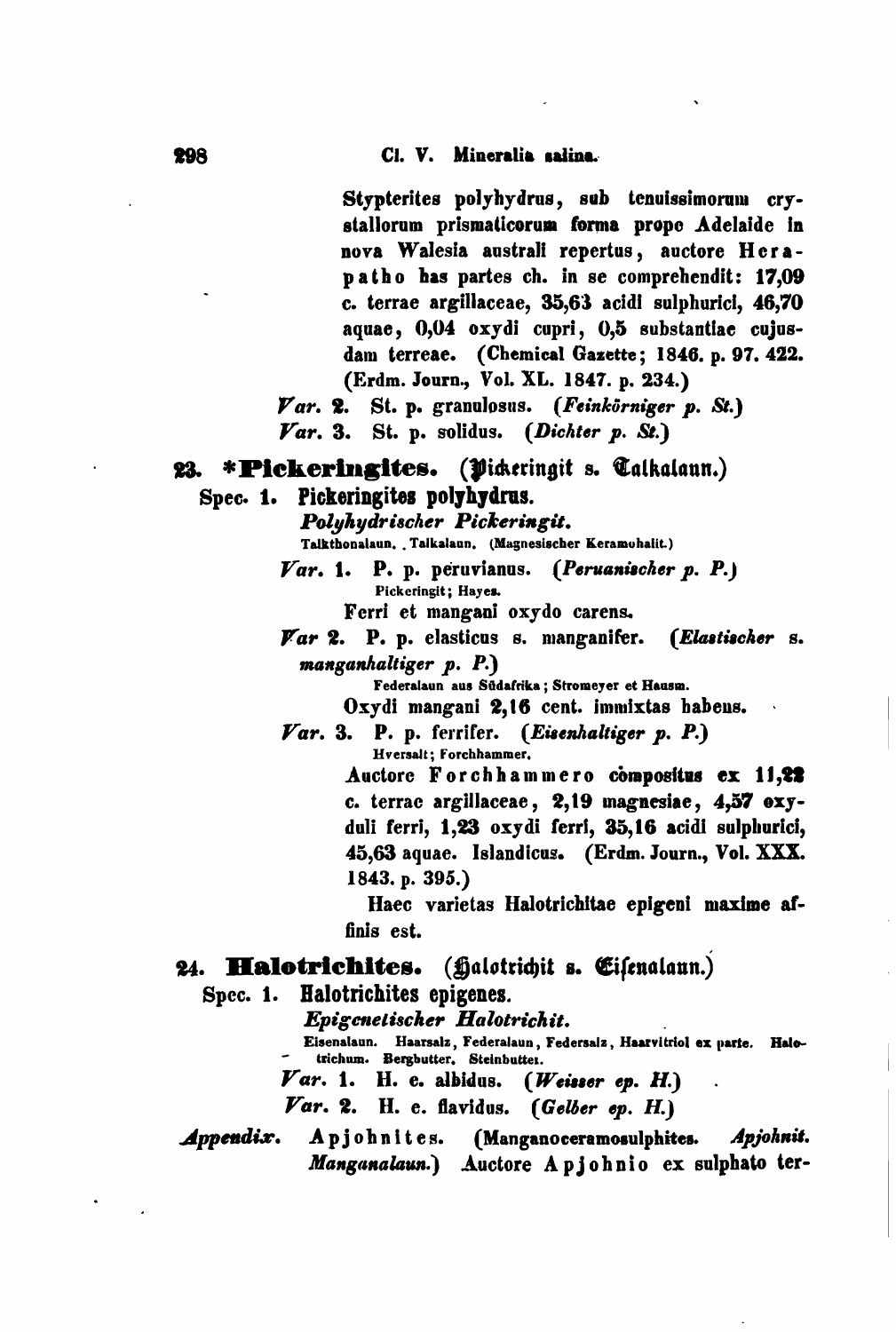rae argillaceae, sulphato mangani et aqua constans. Parum cognitus.

#### П. HYDROLYTI METALLIFERI.

Metallische Hydrolyte.

(Metallsalze.)

#### **HYDROLYTI VITRIOLICI.**  $\mathbf{A}$ .

Vitriolischr gydrolyte.

(Vitriolsalze.)

(Pond. sp.  $= 1,8 - 2,3$ , Johannitae 3,19.)

# 25. Voltaites. (Voltait.)

#### Spec. 1. Voltaites chloroconius.

### Gränstrichiger Voltait.

Voltait; Scacchi. Sulfate triple hydraté de fer, d'alumine et de potasse; Dufrenov.

Crystallinus, cubicus, colore nigro, pulvere ravide-viridi, opacus, in aqua solubili<sup>z</sup>. (Auotore Fr. de Kobell, in Erdm. Journ., Vol. XXVIII. 1843. p. 486 sq.) Partes chemicae, quibus continetur, auctore Dufrénoy hac sunt: 28,69 c. oxyduli ferri, 3,27 terrae argillaceae, 5,47 kalii, 45,67 acidi sulphurici, 15,77 aquae. (Ann. des mines, 3 Ser., T. IX. 1836. p. 165.) Auctore Abichio: 17,65 oxydi ferri, 11,60 oxyduli ferri, 2,20 t. argillaceae, 4,04 kalli, 0,25 natri, 48,32 acidi sulphurici, 15,94 aquae. (Berg- u. hūttenm. Zeitung, Jahrg. I. 1842. Nr. 17.) - Haec species, quae natura sua inter utramque tribum Hydrolytorum et aluminosorum et vitriolicorum intermedia est, in Solfatara Pozzuoliensi gignitur.

# 26. Vitriolum.\*) (Cifenvitriot.) Spec. 1. Vitriolum epigenes. **Epigenetischer Eisenvitriol.**

Natürlicher Vitriol ex parte; W. Eisenvitriol; Reuss. Hemiprismatisches Vitrioisaiz; M. Eisensulphat s. Vitrioium ferrosum; Br. Vitrioium ferri;

<sup>\*)</sup> Hoc nomen praecipue sulphato ferri tribui potest, quod non solum inter omnes sales vitriolicos maxime divulgatum et usitatissimum est, sed etiam in communi vitae consuetudine simpliciter Vitriolum appellatur.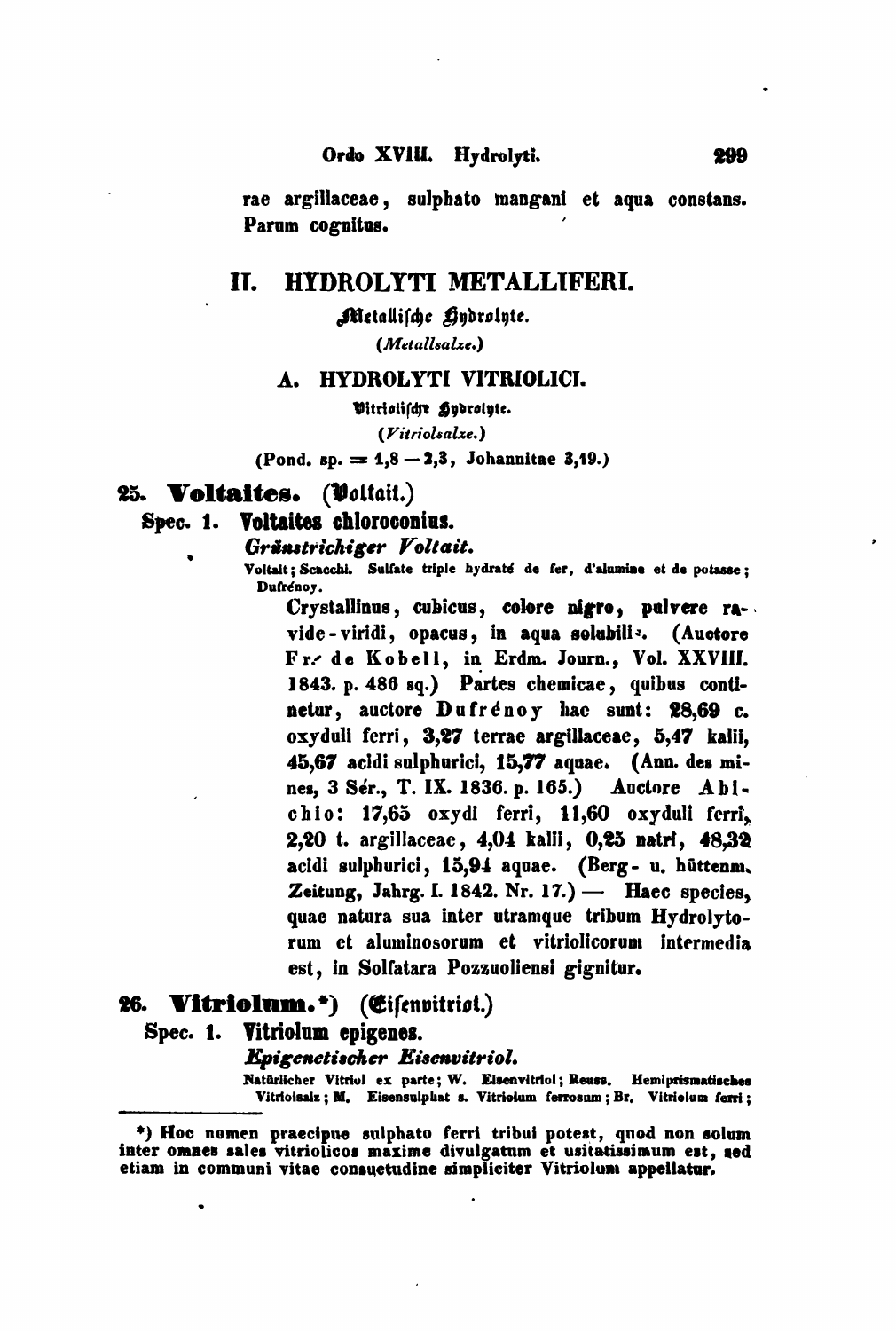Wallerius, Grüner Vitriol. Atramentstein. Fer sulfate; H. Melanterie; Beud. (Nomen ex Melanteria Plinii') formatum.) Sulphate of Iron; Phill. Copperas; Lewis C. Beck. (Mineralogy of New York. 1842; p. 399.)  $\Sigma \tau v$ .  $\pi \tau \eta \rho / \alpha$  ex parte. (?) Chalcanthum ex parte (?); Plin.

 $Var$ , 1. V. ep. lamellosum. (Blätteriger ep. E.) Var. 2. V. ep. trichoides et fibrosum. (Haarförmiger et faseriger ep.  $E.$ )

 $\boldsymbol{\mathit{Var}}$ , 3. V. ep. solidum. (Dickter ep. E.)

#### 27. Botrytes.  $(\mathbf{Bot}$ tryt.)

# Spec. 1. Botrytes Fahlunensis.

Fahlunischer Botrut.

Rother Eisenvitriol von Fahlun. Rother Vitriol; Hisinger. Hemiprismatisches Botryogensalz et Botryogen; Haid. Néoplase; Beud. Fer sulfaté rouge. Sulfas biferro-ferricus. Botryogene; Phill.

 $\boldsymbol{V}$ ar. 1. B. F. hyacinthinus. (Hyacinthrother F. B.)

 $\boldsymbol{Var}$ . 2. B. F. fulvus. (Gelber F. B.)

Var. 3. B. F. badius. (Gelblichbrauner F. B.)

### 28. \* Graulites. \*\*) (Graulit.)

Spec. 1. Graulites ferrugineus.

**Brauner Graulit.** 

- Braunsalz et Tektizit; "") Br.

Var. 1. Gr. f. belonoides. (Nadelförmig - crystallisirter  $br.$   $Gr.$ 

 $\boldsymbol{Var}$ . 2. Gr. f. atypotus. (Derber br. Gr.)

### 29. \***Fibroferrites.** *(fibroferrit.)*

### Spec. 1. Fibroferrites Chilensis.

Chilenischer Fibroferrit.

Fibroferrit; John Prideaux.

Microcrystallus, fibrosus, fibris singulis flexibilibus, pondere spec. infra 2,5; colore viride-ravido, sapore salino paululum adstringente, in aqua calida

<sup>\*)</sup> Melanteria Plinii erat pigmentum nigrum ex vitriolo confectum.

<sup>\*\*)</sup> A loco natali principali (Graul prope Schwarzenberg in Saxonia) sic nominatus.

<sup>\*\*\*)</sup> Graeca vox *rnxrixos*, ex qua nomen Tecticites formatum est, non significat "deliquescens" (zerfliessend), id quod Breithauptius hoc nomine significare voluit, sed ,, liquefaciens s. solvens" sensu activo, sive<br>, efficiens ut alia corpora liquescant " Igitur nomen Tecticites nihil significare potest nisi substantiam quandam (v c. Lipariten), qua admixta efficitur, ut alia mineralia igne liquescant; ex quo intelligitur, nomen illud speciei supra dictae omnino non convenire.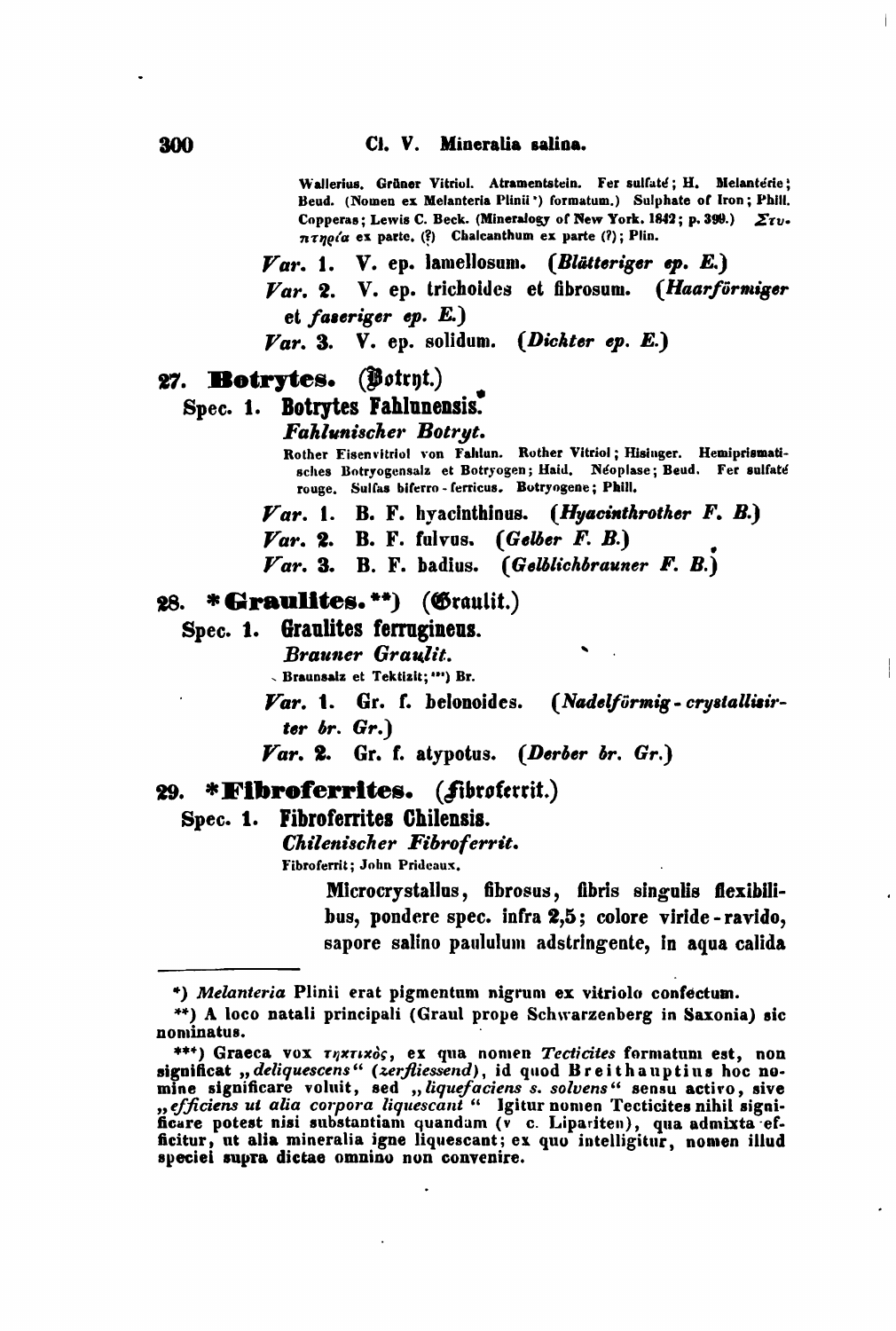solubilis: auctore Prideaux compositus ex 31 c. oxvdi ferri. 26 acidi sulphurici, 33 aquae. 10 sulphuris et materiae terreae. (Erdm. Journ., Vol.  $XXIV. 1841. p. 127 so.)$  Ad hanc speciem pertinere videtur Sulphatum illud ferri hydratum fibrosum Coquimboense (sternförmig-faseriges basisch-schwefelsaures Eisenoxyd). quod Henricus Rose descripsit et exploravit. (Grundr. d. Min. p. 694.)

# 30. **Coquimbites.** (Coquimbit.)

## Spec. 1. Coquimbites dystomus.

### Dystomer Coquimbit.

Coquimbit: Br. Neutrales schwefelsaures Eisenoxyd; H. Rose. White Conperas; Dana,

Appendix. Copiapites. (Copiapit; Haid. Blätteriges wasserhaltiges basisches Eisenoxydsulphat; H. Rose.) Chemica compositione cum Coquimbite dystomo fere congruens, structura crystallina diversus.

# 31. **Chalcanthum.** (*fluptervitriol.*)

#### Chalcanthum dystomum. Spec. 1.

## Dustomer Kupfervitriol.

Natürlicher Vitriol ex parte; W. Tetartoprismatisches Vitriolsalz; M. Kupfersulphat et Chalcanthum obliquum; Br. Blauer Kupfervitriol; blauer Vitriol. Cyprischer Vitriol. Kupferwasser. Vitriolum cupri: Wallerius. Cuivre sulfate; H. Cuivre vitriole. Cyanose; Beud. Sulphate of Conper; Phill. Cuperosa. XalxarSig et XalxarSor (Flos cupri) maxima ex parte. (?) Chalcanthum nativum.") Chalcanthum stillaticium (i. e. sulphatum cupri arte factum); Plin. Stalagmias; Plin.

#### 32. Johannites. (Uranvitriol s. Johannit.)

### Spec. 1. Johannites microcrystallus.

### Mikrocrystallischer Uranvitriol.

. Uranvitriol ; John. Hemiprismatisches Euchlorsalz et Johannit; Haid. Uransulphat et Viridium uranicum; Br. Urane sulfate; Necker. Sulfate vert d'Urane: Beud.

# 33. Bieberites. (Kobaltvitriol s. Pieberit.) Spec. 1. Bieberites rosens. Rosenrother Kobaltvitriol.

\*) Chalcanthum olim quidem utrumque sulphatum et ferri et cupri nominabatur, (Ch. et viride et caeruleum); sed nomine Chalcanthi nativi nullum aliud quam cupri sulphatum significari solebat.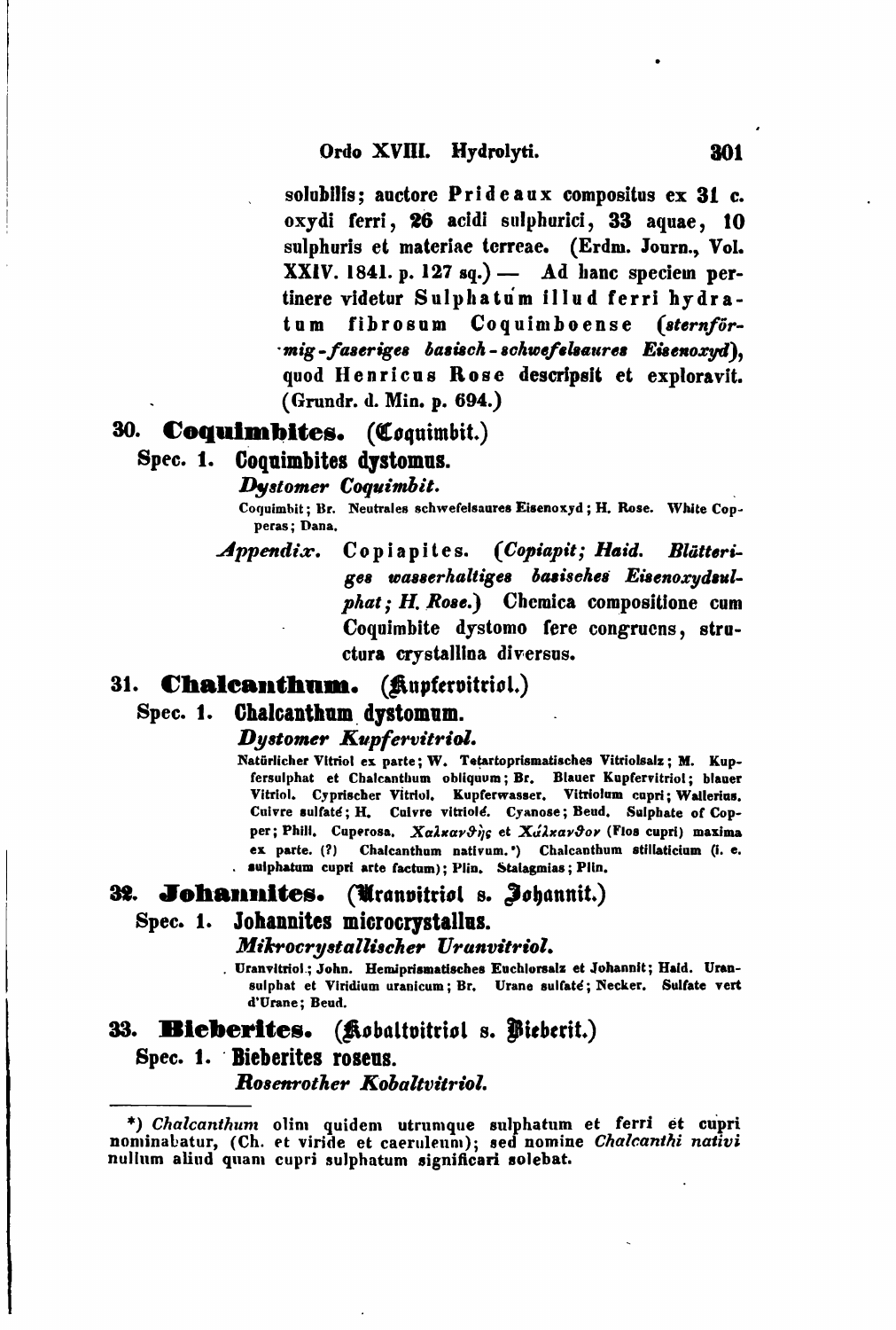### Cl. V. Mineralia salina.

Kobaltvitriol; Kopp. Kobaltsulphat et Vitrielum cobaltosum; Br. Bieberit; Haid. Cobalt sulfate; H. Rhodhalose; Beud. Sulphate of Cobalt; Phill. Red Vitriol.

(Manganvitriol. Appendix. Manganosulphites. Mangansulphat.) Non aliter quam cum aliis salium generibus mixtus repertus est.

### (Binkpitriol s. Goslarit.) 34. Goslarites. Spec. 1. Goslarites eutomus.

Eutomer Zinkvitriol.

Natürlicher Vitriol ex parte; W. Zinkvitriol; Reuss et al. Prismatisches Vitriolsalz; M. Zinkisches Pyrophansulphat; Br. Weisser Vitriol. Gallizenstein. Vitriolum zinci; Wallerius. Zinc sulfate; H. Zinc vitriole. Gallizinite: Beud. Vitriol blanc. Vitriol de Goslar. Couperose blanche. Sulphate of Zinc; Phill. White Vitriol.

 $\boldsymbol{Var}.$  1. G. eut. granulosus. (Körniger eut. Z.)

Var. 2. G. eut. radiatus et fibrosus. (Strahlig-faseriger eut.  $Z$ .)

#### HYDROLYTI ARSENICI. B.

Arsenische Hydrolyte. (Pond. sp.  $= 3.6 - 3.7.$ )

35. Arsenites. (Arsenit s. Arsenigsäure.) Spec. 1. Arsenites epigenes.

Epigenetischer Arsenit.

Arsenige Säure. Arsenikblüthe; Hausm. Oktaedrische Arseniksäure; M. Brithynalliat et Dysdialytus arsenicus; Br. Arsenit; Haid. Acidum arsenicosum. Arsenic oxyde; H. Acide arsenieux; Beud. Oxyde of Arsenic; Jam. et Phill.

Var. 1. A. ep. trichoides. (Haarförmiger ep. A.)

Var. 2. A. ep. radiatus et fibrosus. (Strablig, faseriger  $ep. A.$ )

Var. 3. A. cp. solidus. (Dichter op.  $A$ .)

Var. 4. A. ep. farinosus. (Meklartiger ep. A.)

*Appendix.* A rsenophyllites. (Arsenophyllit; Br.)

#### C. HYDROLYTI METALLIFERI DUBII.

Metallische gydreinte von zweifeihafter Gattung.

#### 36. Hydrargyronitrites. (Cueckfilberfalz s. Hydraranronitrit.)

Quecksilbersalpeter. Mercursalpeter.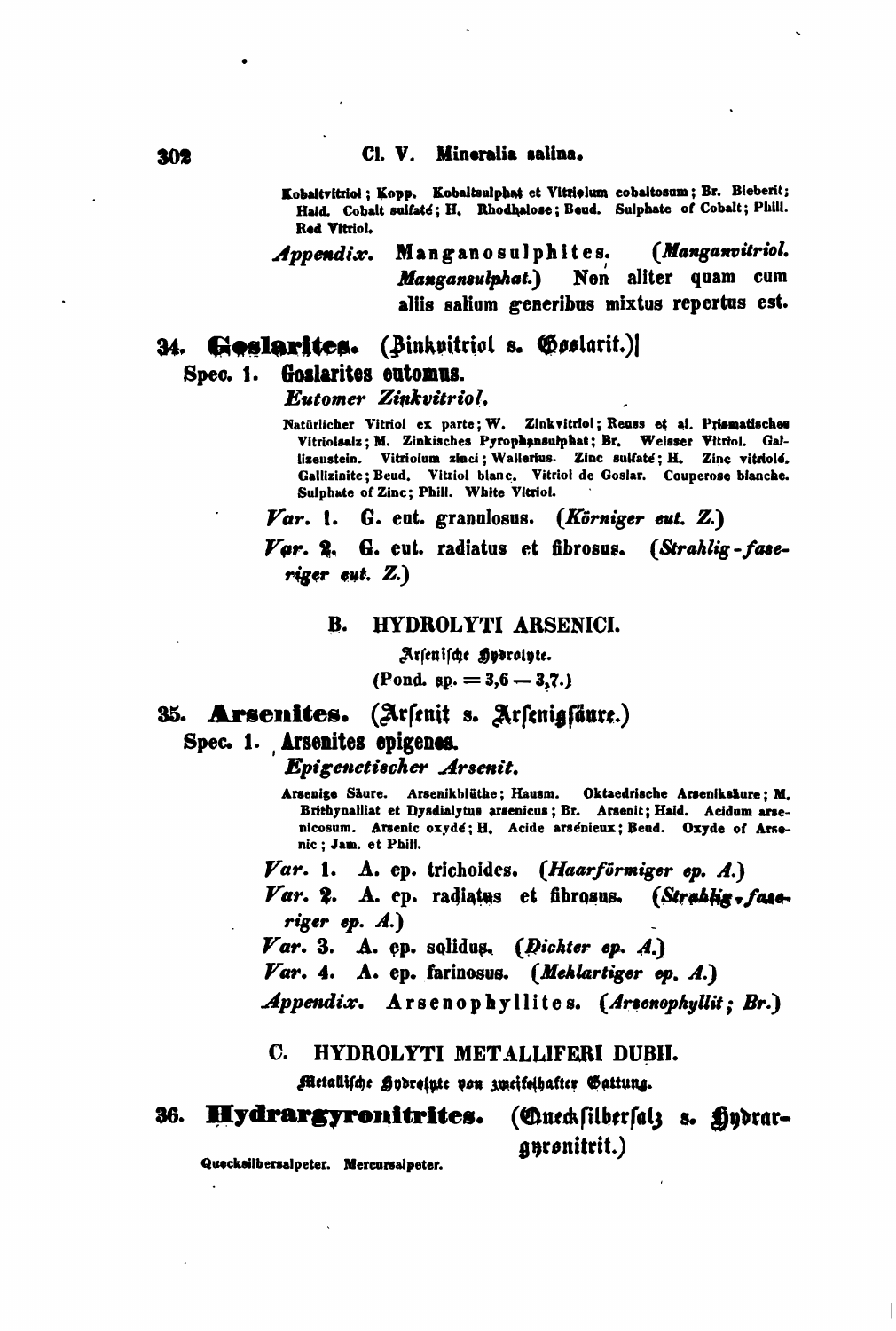Auctore Johnio ex oxydulo hydrargyri et acido nitrico compositus. Species dubia et parum cognita. ·

Appendix ad ordinem Hydrolytorum.

Sales ex solutis et putrefactis corporum organicorum partibus vel excrementis orti.

1. Struvites. (Strupit.)

Spec. 1. Struvites Hamburgensis.

Hamburgischer Struvit.

Struvit; Ulex. Natürliche phosphorsaure Ammoniaktalkerde; Ulex.

A Marxio descriptus. Crystallinus, prismatibus rhombicis cum planis formarum hemiedricarum, Zincovitritae electrici formis similium; structura crystallina indistincta axotoma, duritie gypsi, pondere spec.  $= 1.75$ ; ex albido subflavidus et inclusis particulis nigricantibus in subfuscum colorem transiens; pellucidus; auctore Hausmanno pyroelectricus; in aëre non mutatus, in aqua parum Auctore Ulex ex magnesia, ammonio solubilis. et acido phosphorico cum parva oxyduli ferri copia compositus.  $\mathbf{M}e^2\ddot{\mathbf{F}} + \mathbf{N}\mathbf{H}^3 + \dot{\mathbf{H}}$ . Hac compositione ch. cum sale illo phosphato magnesiifero et ammoniifero congruit, qui in partibus quibusdam animalium, e. c. in calculis vesicae reperitur. Magna crystallorum Struvitae copia ex fundo limoso ecclesiac S. Nicolai Hamburgensis eruta est, in quem locum inde a vetustissimis temporibus animalium excrementa confluebant. (Controverse über die Frage: was ist Mineralspecies? etc. Hamb. 1846. p. 41 sqq. 53 sqq. Wöhler u. Lieb, Ann. d. Chem., Vol. LVIII. 1846. p. 99 sqq. Götting. gel. Anz., Nachr. v. d. Univ. etc. 1846. Nr. 8. p. 121 sq.)

2. Guanites. (Guanit.)

Spec. 1. Guanites polyhydrus. Polyhydrischer Guanit. Guanit; Teschemacher. Huanit.')

\*) In lingua Quichua Guano appellatur Huano, quae vox animalium excrementa significat. Apud nos nomen Guano usu receptum est.